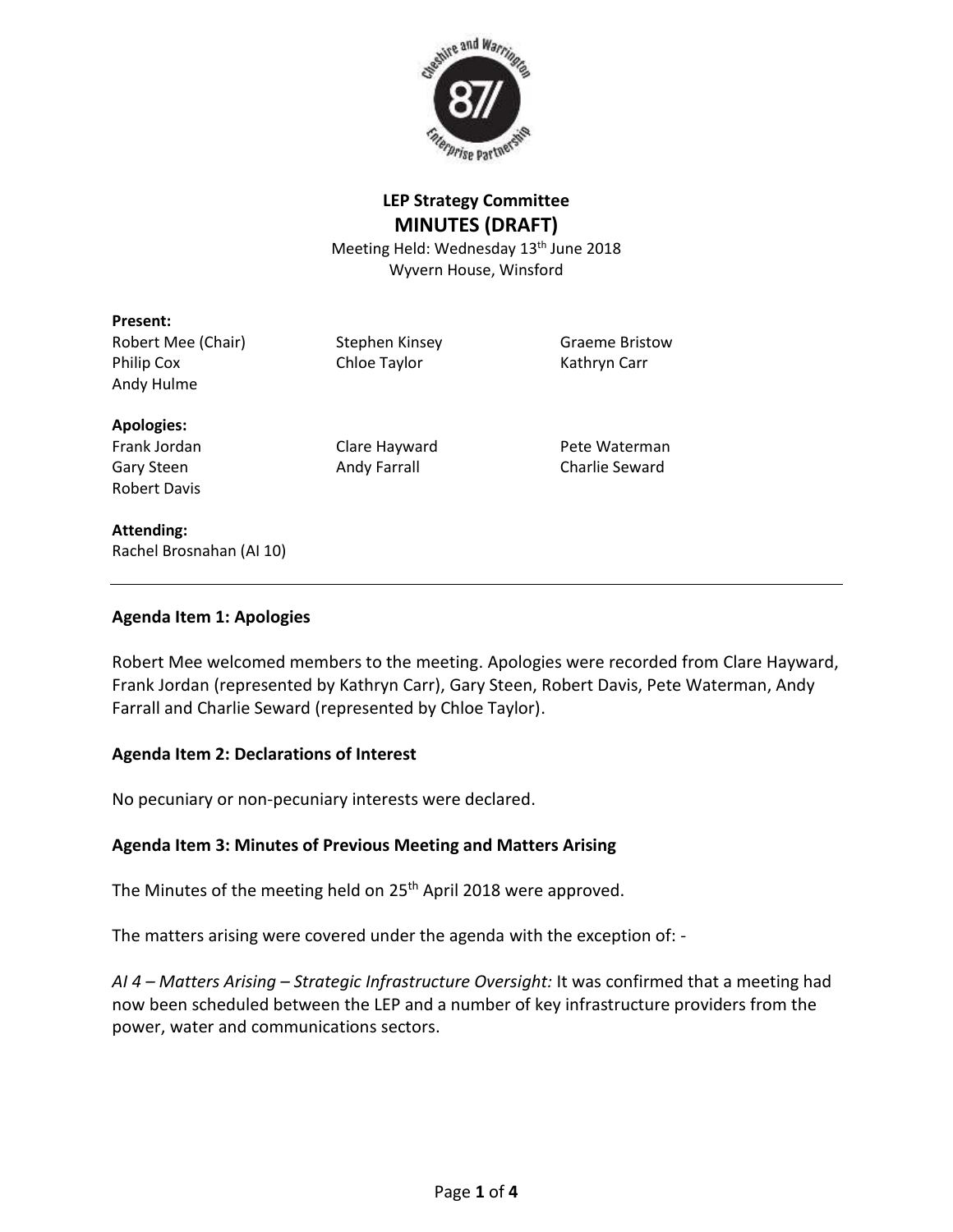#### **Agenda Item 4: Strategy Work Programme**

The contents of the report were noted, including the current position in regard to the development of the supporting delivery plans to the SEP.

Andy Hulme confirmed that the 'light touch' review of the SEP has been completed and the revised draft had been circulated to the Committee as part of the Agenda pack. **The Committee noted the minor revisions to the SEP and approved its release for public use.** 

Progress on the public-facing version of the Energy Strategy was noted. Subject to securing some final graphics to illustrate the document it was planned to release it for consultation by the end of June, with a closing date for comments of the end of July.

The Committee considered the revised draft of the Quality of Place Strategy. The narrative and action plan had been sharpened and some of the 'process'-related text removed. In addressing previous concerns about the need for a clear and coherent marketing and branding strategy it was noted that work had already been undertaken as part of development of the Cheshire Science Corridor to produce detailed "investment propositions" focussed on our key sectors and investment locations. It was also confirmed that Katrina Michel, Chief Executive of Marketing Cheshire was also undertaking some work on brand development and marketing.

It was suggested and agreed that a specific session be arranged to share the marketing and comms work with the Strategy Committee.

# *Action: Andy Hulme to arrange a specific session focussed on investment propositions, brand development and marketing.*

The progress in development of the strategy was welcomed and **the Committee approved the recommendation that it now be worked up into a public-facing document for consultation**.

There was a discussion around how the success of this and other strategies would be measured (e.g. through the use of KPIs). It was confirmed that specific monitoring and evaluation plans would be developed for each thematic strategy.

The development of the LEP's Science and Innovation Strategy is ongoing with the first two of a planned series of three workshops having been held, involving almost 50 businesses and science-related organisations. The final session is scheduled for the  $6<sup>th</sup>$  July by which point it is hoped that a high-level draft of the Strategy will be prepared for circulation.

The proposed approach to the digital strategy was noted, particularly the proposal that a brief be prepared and circulated to enable procurement of consultancy support to undertake the development of the strategy for the LEP. **This recommendation was approved**.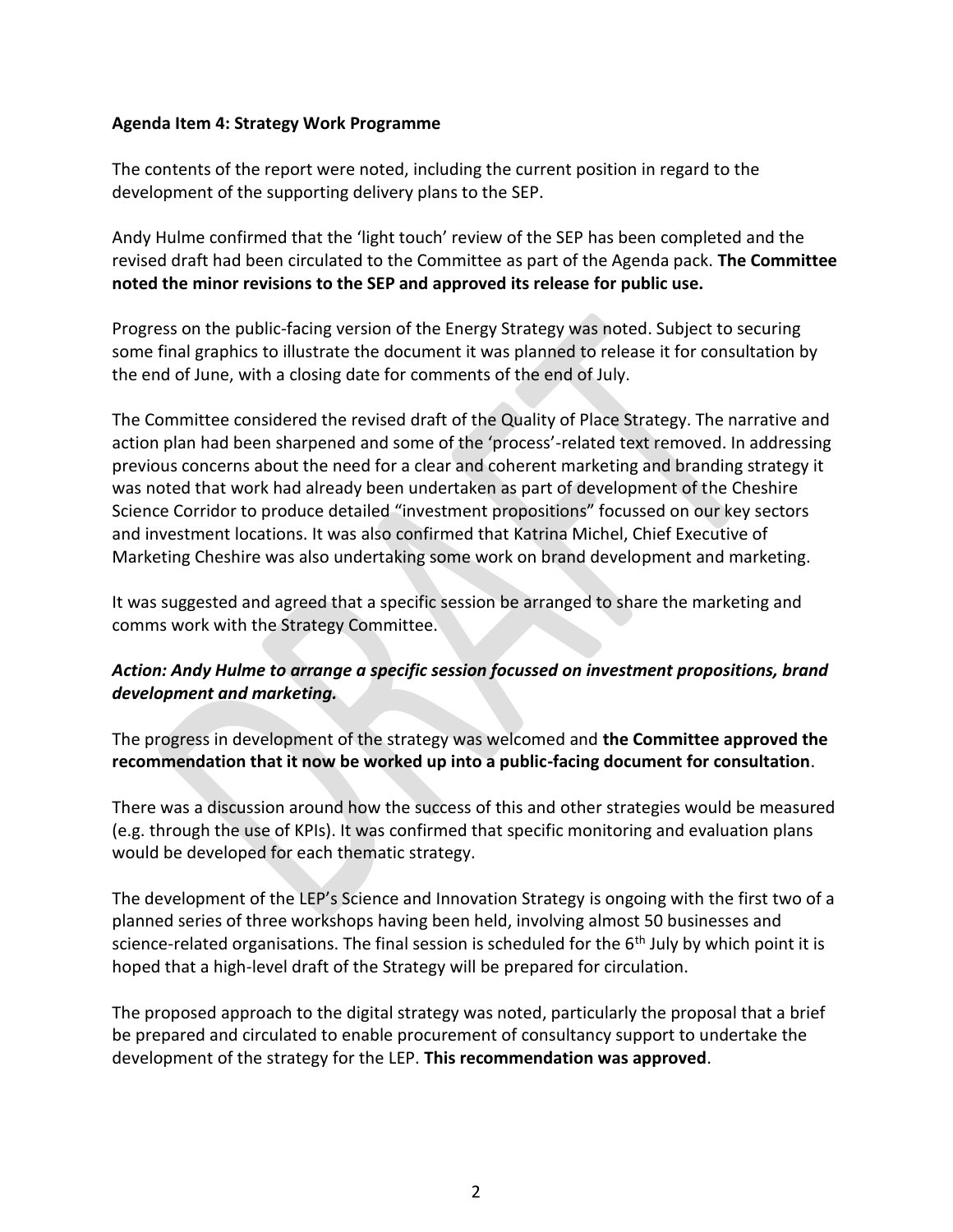Kathryn Carr advised that BDUK is offering support in developing model digital strategies. The Committee welcomed this and asked that the opportunity to engage with BDUK be explored further.

# *Action:Options for engaging BDUK in the development of the Digital Strategy to be explored and shared with the Strategy Committee.*

## **Agenda Item 5: Business Growth Hub**

Philip Cox verbally updated the Committee on proposals to procure a fixed term, external, interim support to lead on the integration of the Business Growth Hub into the main LEP team, shape the 'new' Growth Hub offer and also develop proposals for the LEP's wider approach to private sector engagement.

### **The Committee noted and approved the approach as set out.**

# *Action: Philip Cox to share the draft specification*

### **Agenda Item 6: Industrial Strategy**

Philip Cox gave a short presentation on the Industrial Strategy and the four Grand Challenges set out within it. The importance of identifying specific areas of strength within the sub-region to respond to the Grand Challenges (and initial 'missions') was discussed.

#### **Agenda Item 7: Low Carbon Energy Innovation Fund**

The contents of the report were noted. The Committee was supportive of the proposed key themes and the suggested allocation of resources against these themes. **The recommendation that the proposals now be worked up in detail to enable a launch in Q2 2018/19 was approved**.

#### **Agenda Item 8: Government Announcements**

The announcements and briefing papers in respect of the **Strength in Places Fund** and the **Business Productivity Review** were noted. Committee members were asked to review the questions set out at Annex 1 of the Business Productivity paper and feedback their views on whether the LEP should look to submit a response by the deadline of  $5<sup>th</sup>$  July.

# *Action: Strategy Committee members to review the questions set out at Annex 1 of the Business Productivity paper and feedback their views as soon as possible on whether the LEP should look to submit a response by the deadline of 5th July*

#### **Agenda Item 9: Ellesmere Port Microgrid Study**